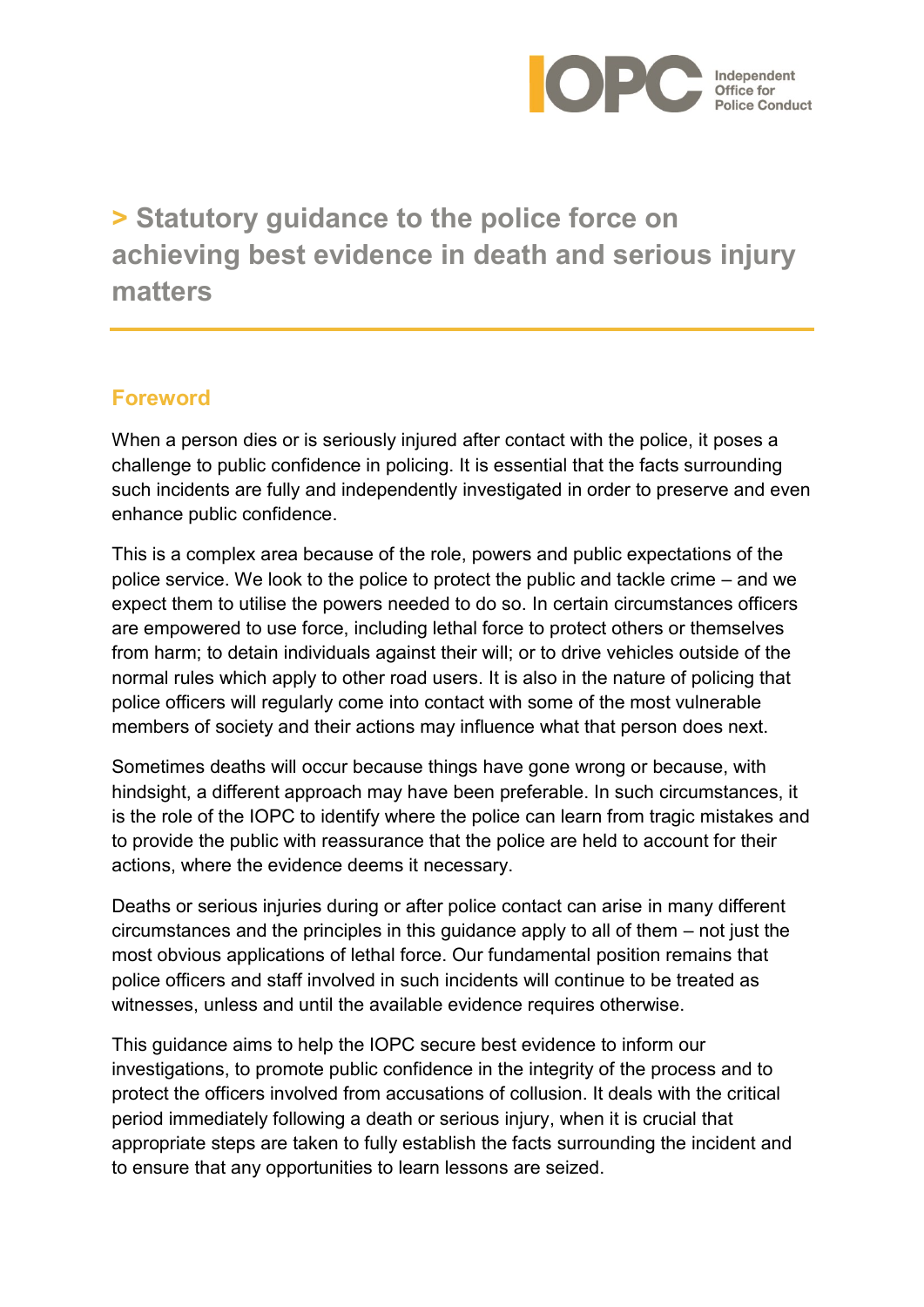This guidance is not intended to prevent the police from carrying out their crucial role in protecting the public and dealing with crime. Separating officers until they have given their initial accounts remains our preferred option but we recognise that senior officers must retain a level of operational discretion, particularly if there is an ongoing threat to public safety. Where separation is not applied then a rationale must be recorded as soon as practicable and appropriate steps must be taken to achieve the aims of this guidance – promoting public confidence in the integrity of the process. The application of the guidance should also not prevent the welfare needs of officers and staff being addressed or their access to legal, staff association or medical advice.

Legitimate policing actions can lead to injury or loss of life, but it's vital in a society which is policed by consent, that these incidents are not normalised and that the process for investigating what happened is transparent and meaningful. Effective investigation that seeks learning and ensures accountability is in the best interests of the bereaved, the wider public and the police themselves.

#### **Whom the guidance applies to**

- 1. This statutory guidance is issued under section 22 of the Police Reform Act 2002 and applies to all 43 Home Office police forces in England and Wales. Local policing bodies, chief officers, police officers, special constables and police staff working within those forces must all have regard to the guidance. It also applies to the National Crime Agency and those agencies and non-Home Office forces that have entered into agreements with the Independent Office for Police Conduct (IOPC) under sections 26 or 26BA of the Police Reform Act 2002, subject to any particular provisions contained within those agreements. Any references to police or police officers should be read as applying equally to these agencies and their staff.
- 2. If the people listed above do not follow the guidance, they need to have a sound rationale for departing from it. This rationale should be accurately recorded as soon as it is practicable to do so. Any failure to follow the guidance and the person's rationale for not doing so may come under scrutiny in any future proceedings where the evidence-gathering process is relevant (for example an inquest or disciplinary proceedings).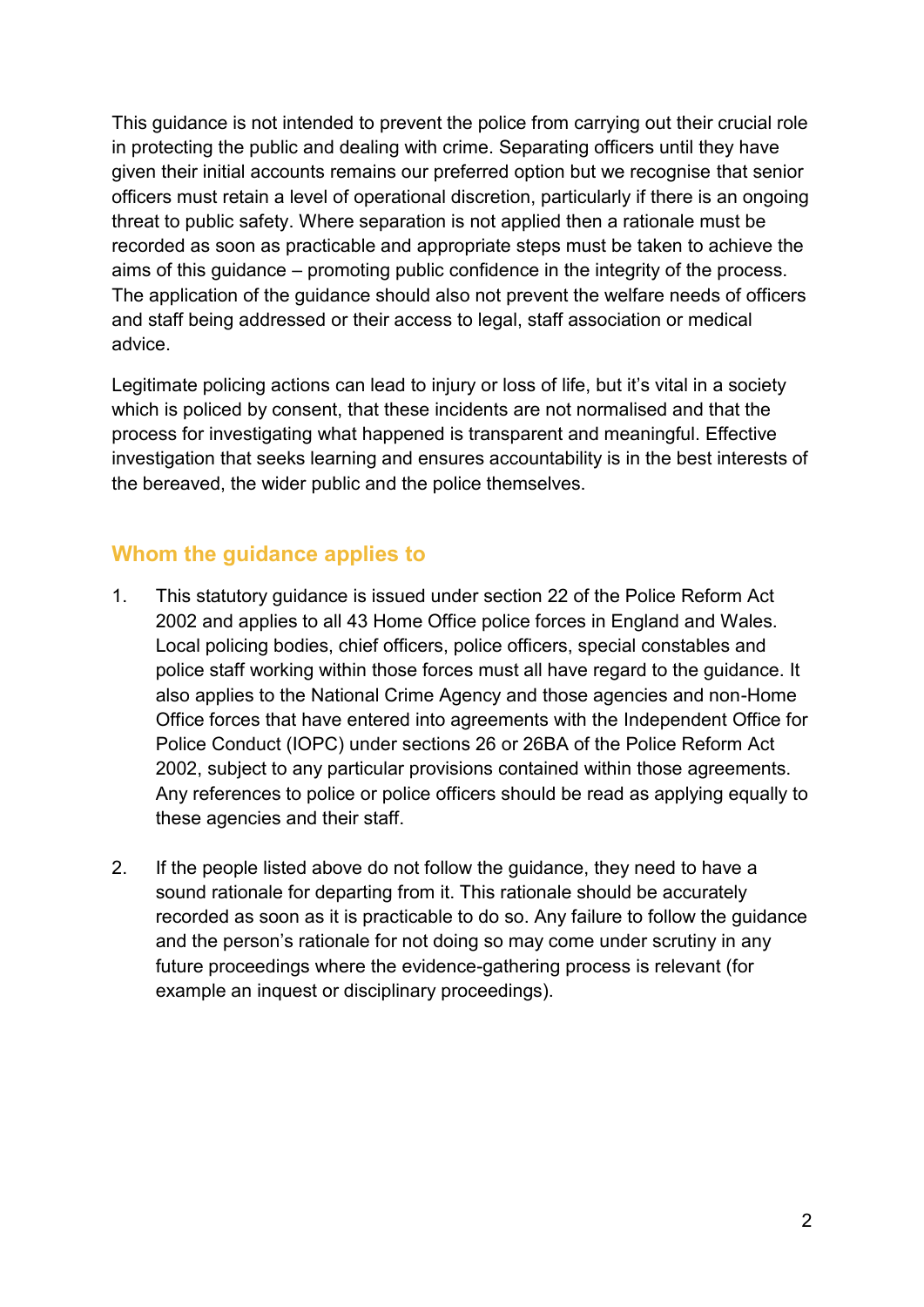3. This statutory guidance aims to make everyone to whom it applies fully aware of their duties and responsibilities in achieving the most effective investigation into a death or serious injury case. There is already a clear statutory duty on the police to refer all death or serious injury (DSI) matters to the IOPC without delay and in many cases it will be necessary for the IOPC to undertake an independent investigation.<sup>1</sup> However, this guidance applies from the moment a DSI matter comes to the attention of the police. If a complaint is made by a member of the public or conduct matter identified by the appropriate authority during the initial stages of handling a DSI matter, this guidance should continue to be followed.

# **Definition of a DSI matter**

A DSI matter means any circumstances (unless the circumstances are or have been the subject of a complaint or amount to a conduct matter) in, or as a result of which, a person has died or sustained serious injury and:

- at the time of death or serious injury the person had been arrested by a person serving with the police and had not been released or was otherwise detained in the custody of a person serving with the police; or
- at or before the time of death or serious injury the person had contact of any kind – whether direct or indirect – with a person serving with the police who was acting in the execution of his or her duties and there is an indication that the contact may have caused – whether directly or indirectly – or contributed to the death or serious injury. However, this sub-category excludes contact that a person who suffered the death or serious injury had whilst he or she was acting in the execution of his or her duties as a person serving with the police.

Section 12, *Police Reform Act 2002*

'Serious injury' means a fracture, a deep cut, a deep laceration or an injury causing damage to an internal organ or the impairment of any bodily function.

Section 29, *Police Reform Act 2002*

 $\overline{\phantom{a}}$ 

## **Duties to obtain and preserve evidence**

4. Chief officers have a clear statutory duty to obtain and preserve evidence relating to DSI matters.

<sup>1</sup> For example, where the injury or death happens while the person is in police detention, or where there is an indication that the police contact may have been a contributory factor in the death or serious injury.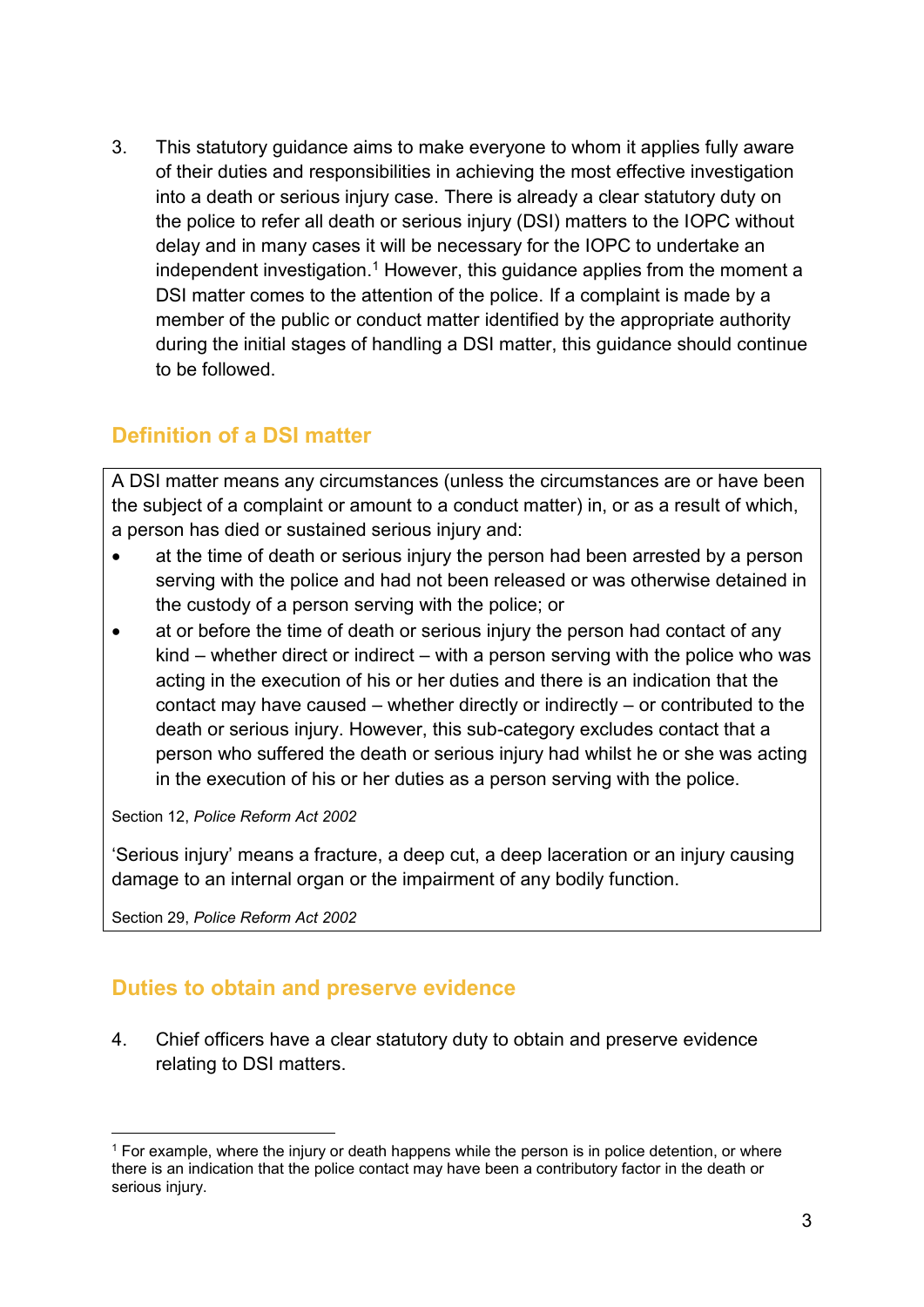Where a chief officer becomes aware of a DSI matter relating to a person under his or her direction and control, the chief officer must take all such steps as appear to be appropriate for the purposes of Part 2 of the Police Reform Act to obtain and preserve evidence relating to the DSI matter.

This duty must be performed as soon as practicable after the chief officer becomes aware of the matter. The chief officer should continue to take the steps he or she thinks appropriate to obtain and preserve evidence until the chief officer believes it is no longer necessary to do so.

The chief officer must take any steps directed by the IOPC or local policing body to obtain or preserve evidence.

Paragraph 14B, Schedule 3, *Police Reform Act 2002*

5. Given that statutory duty, chief officers have a responsibility to ensure that everyone under their direction and control is aware of the principles set out in this guidance, to ensure that sound procedures and systems are in place to give effect to those principles and that relevant officers and staff are trained on how to operate according to this guidance. This guidance does not set out who exactly should carry out specified actions, this is to be determined by those present at, or aware of an incident.

# **Identification and preservation of all potentially relevant evidence and scenes**

- 6. It is essential that attention and care is given to the preservation of all potentially relevant evidence as soon as is practicable. "Evidence" can include, but is not limited to, any information drawn from personal accounts, a document, or a material object, which may potentially be used to establish facts in an investigation. The relevance of some evidence to an investigation may not be immediately apparent, so anything that an individual reasonably considers to have the potential to assist the investigation should be preserved.
- 7. Everyone in the police service has a responsibility to bring any potential evidence to the attention of the investigation throughout the life of the investigation.
- 8. From the point at which the police become aware of a DSI matter, they have the responsibility to ensure that evidence is not lost or compromised in any way. This may include, but is not limited to, establishing a perimeter to control and protect any scene and maintaining an accurate scene log recording details of everyone who enters and leaves, protecting samples of forensic evidence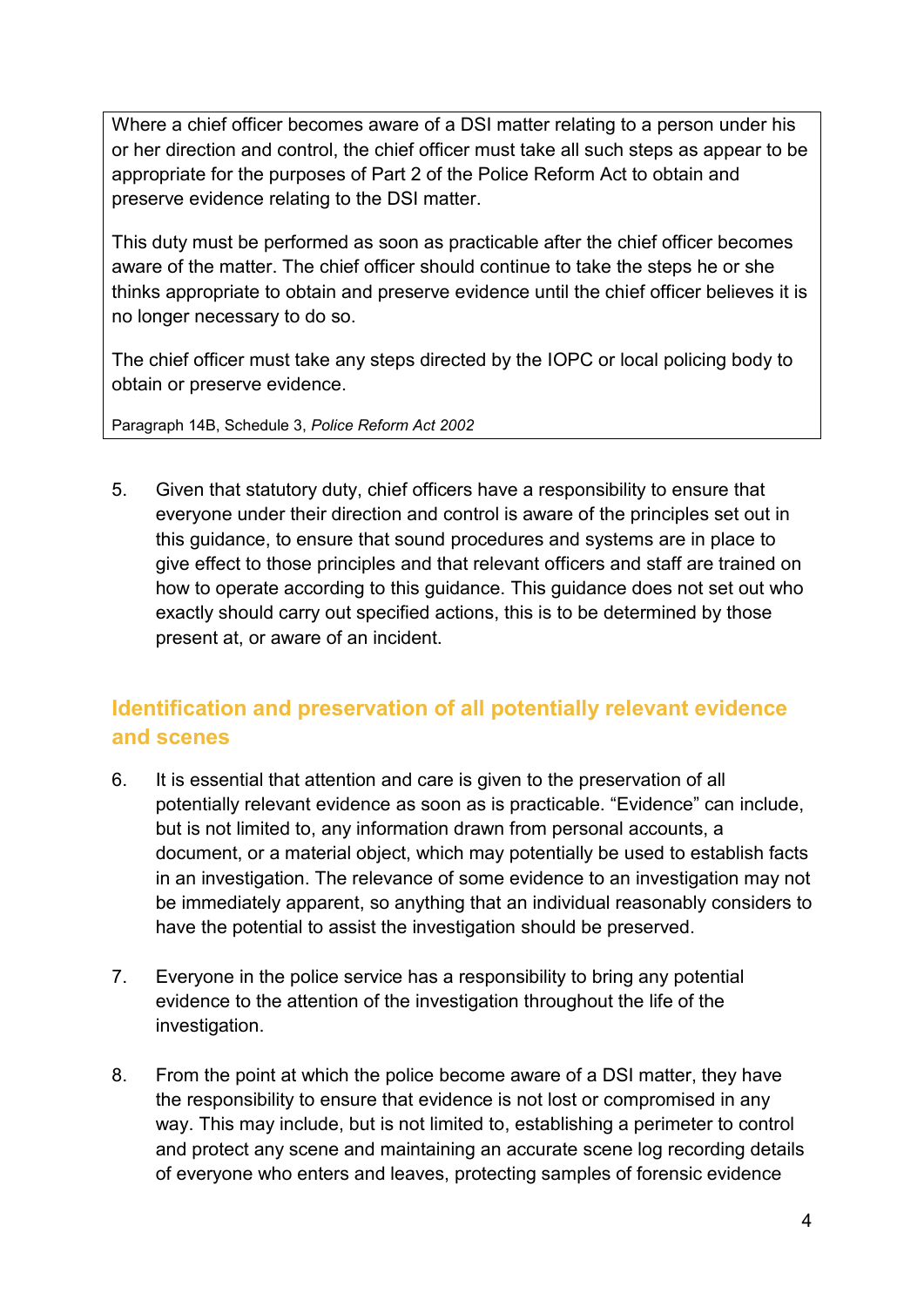from damage or contamination and preventing the overwriting of visual or audio footage.

- 9. While the police must act to preserve and control such evidence, except where paragraph 10 applies, they should not take any other actions in respect of its recovery, removal or analysis without the express agreement of the IOPC.
- 10. It is recognised that in the following circumstances it may be preferable to act immediately and without waiting for IOPC approval:
	- where the immediate removal or seizure of evidence is necessary to prevent its loss or deterioration (for example where weather conditions may impair forensic evidence);
	- where action is necessary to protect the public from harm (for example where a firearm is placed within reach of members of the public).
- 11. If a decision is taken in accordance with paragraph 10 above, details of any actions taken in respect of evidence, and the justification for doing so, must be clearly documented by the decision maker.

## **Identification of all non-policing witnesses**

- 12. References to "witnesses" in this section refer to those who have not played a policing role in the incident for example members of the public, emergency services staff and healthcare professionals.
- 13. Anyone who has witnessed (visually or otherwise) any part of the death or serious injury (or events connected with it) will be a potential witness. It is vital that the police act immediately to help ensure that witnesses are not lost and their evidence will be available to the investigation. In order to achieve this, while awaiting the involvement of the IOPC, the police should seek to obtain the names and contact details of all potential witnesses together with a brief description of the nature of their evidence. Witnesses should also be advised not to discuss the incident in question.
- 14. Detailed statements will be obtained in the course of the subsequent investigation. However, the police should obtain and note the following basic information about the nature of the information the witness can give:
	- whether s/he has witnessed all or part of the incident, or a connected incident;
	- a concise description of what s/he has observed;
	- any relationship to any of the persons involved in the incident;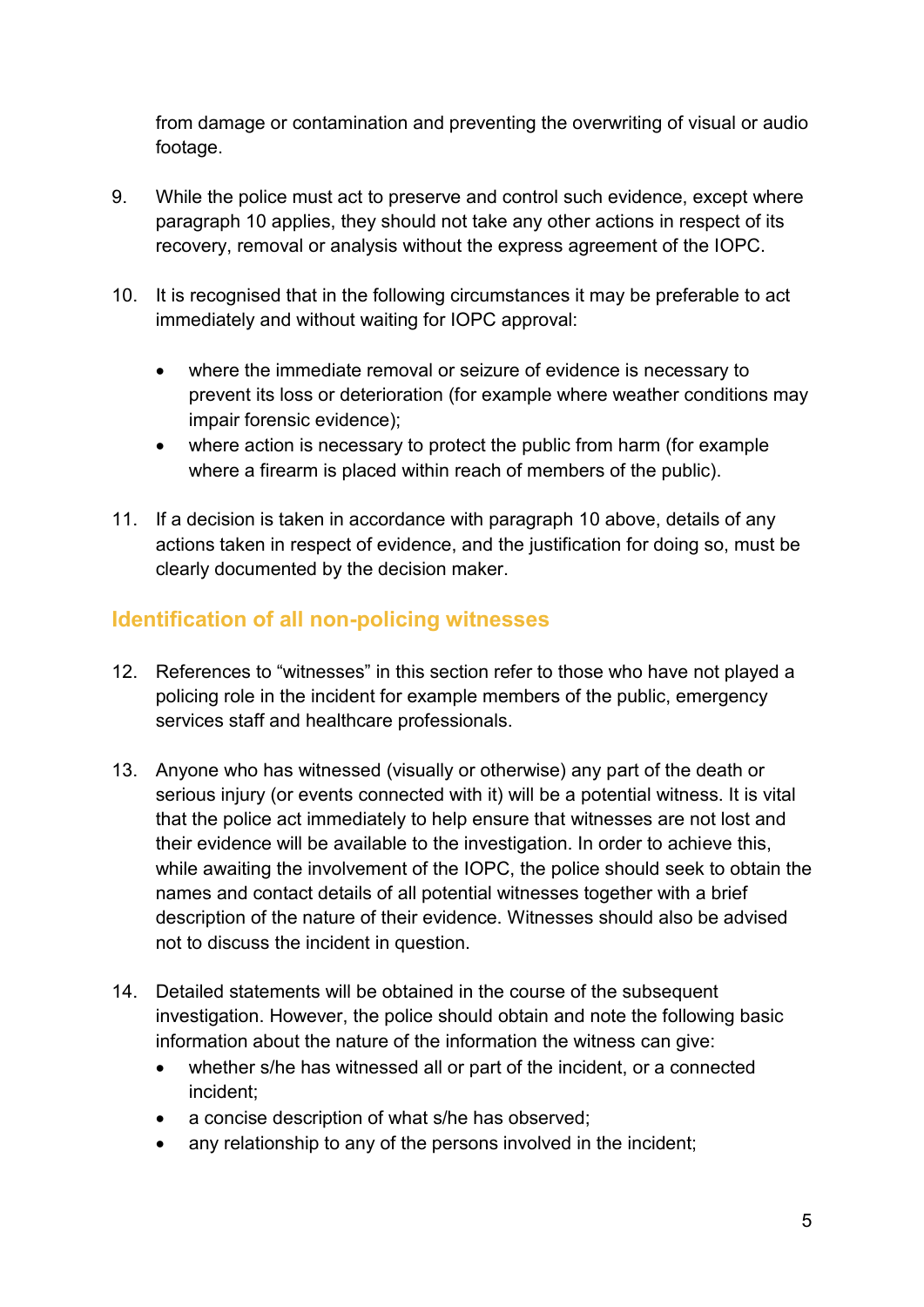• descriptions of individuals referred to, along with the factors to be considered when assessing that identification evidence (amount of time under observation, distance, obstructions etc.<sup>2</sup>).

Any observations about the witness which may be relevant should also be carefully noted.

## **Identification and handling of key policing witnesses**

- 15. The police should immediately identify the key policing witnesses to the death or serious injury.
- 16. For the purpose of this guidance a **policing witness** is a:
	- police officer;
	- special constable under the direction and control of a chief officer;
	- member of police staff (which will include those with designated powers under section 38(2) of the Police Reform Act 2002: community support officers, detention officers, investigating officers and escort officers);
	- member of contracted out staff;
	- person serving with National Crime Agency.

#### **Key policing witnesses**

 $\overline{\phantom{a}}$ 

- 17. A key policing witness is anyone from the above categories who has had a significant involvement and/or witnessed, or claims to have witnessed, visually or otherwise, all or part of a death or serious injury, or events closely connected with it. This may include people who are indirectly involved for example a call handler or tactical firearms advisor. Steps should be taken to identify key policing witnesses at the outset. Further key policing witnesses may be identified as more information comes to light during the course of the investigation.
- 18. Unless there is any indication that a key policing witness may have committed a criminal offence or behaved in a manner which would justify the bringing of disciplinary proceedings, they should be dealt with as a witness. If at any stage during the investigation such an indication becomes apparent, this should be recorded as a conduct matter and a notice of investigation served.<sup>3</sup>

<sup>2</sup> The factors set out in the case of *R v Turnbull and Camelo* [1976] 63 Cr App R 132. <sup>3</sup> Paragraph 19B, Schedule 3, *Police Reform Act 2002*. See IOPC statutory guidance for additional explanation<https://www.policeconduct.gov.uk/complaints-and-appeals/statutory-guidance>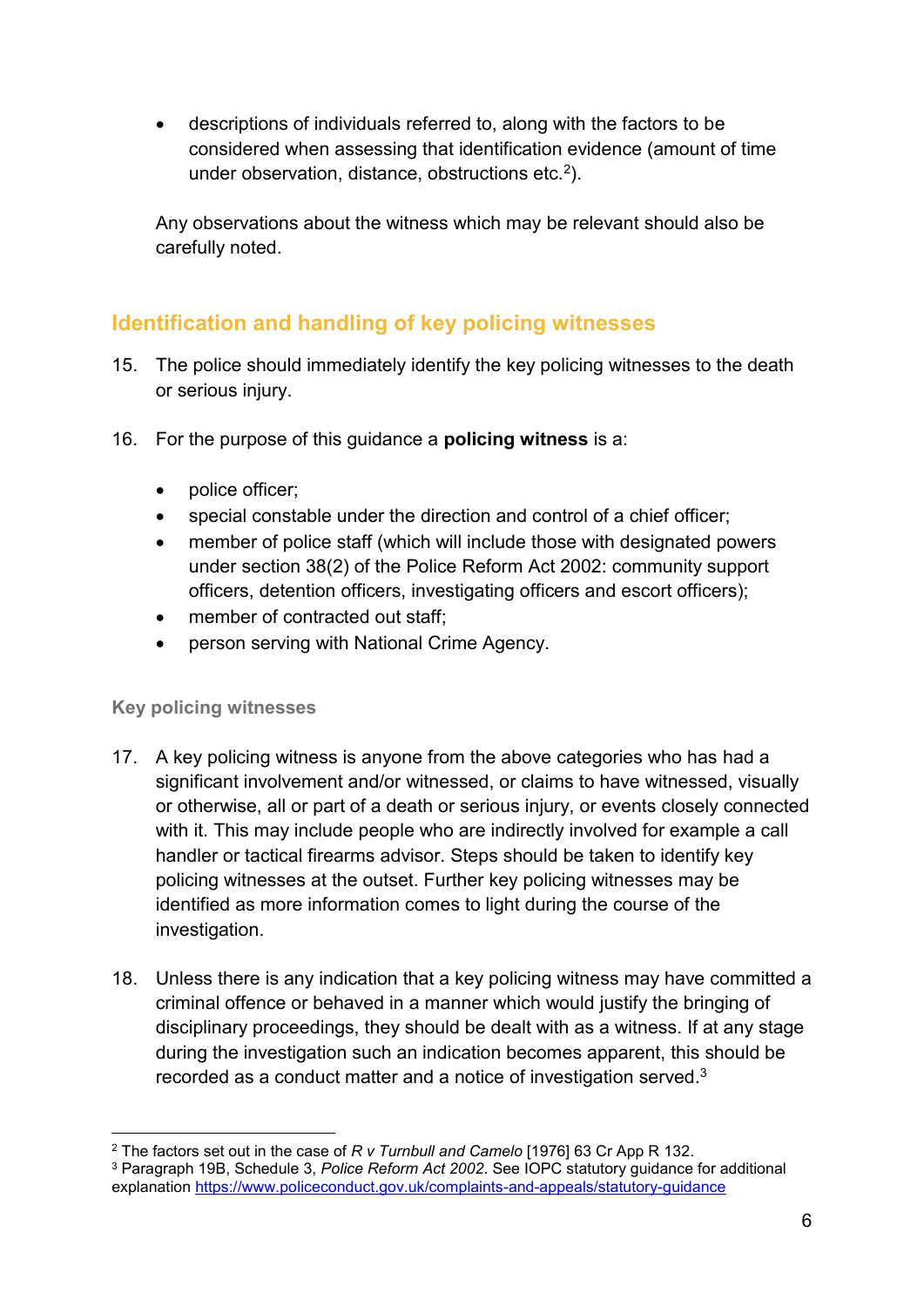#### **Prohibition on conferring**

- 19. Any conferring between witnesses has the potential to undermine the integrity of their evidence, and to damage public confidence in the investigation. There is a risk that if officers discuss an incident their evidence could be contaminated, whether consciously or unconsciously. A truthful account may be doubted by a jury at a criminal trial or inquest where there has been extensive conferring. As a result, non-police witnesses are routinely warned not to discuss the incident in question either before or after they have given their accounts. The same should apply to policing witnesses.
- 20. Once the key policing witnesses have been identified they should be instructed not to speak (or otherwise communicate) about the incident with each other, or any other potential witnesses, both before and after they have given their accounts, save for the explicit purpose described in paragraph 21. The person giving this instruction should make a record of when it was given and the content of the instruction.
- 21. The only legitimate exception to this is where it is necessary for key policing witnesses to discuss the incident with each other because, and only to the extent that, it is necessary for the safety of members of the public or police officers. The extent to which such discussion has taken place, the justification for doing so and the content of that conversation, must be recorded by the key policing witnesses as soon as possible. Information that is relevant to the resolution of ongoing operational matters, should be provided to other police officers who are not key policing witnesses.

**Ensuring that officers' accounts are not contaminated by other evidence** 

- 22. In order to achieve public confidence, police must demonstrate that they have taken steps to ensure that personal initial accounts (see below) provided by key policing witnesses have not potentially been contaminated by evidence from any other source (except indisputable factual information, see paragraph 33 below), or explain their rationale for not doing so.
- 23. Our preference for achieving this is to keep key policing witnesses separate from the moment it is operationally safe to do so, until after they have provided their personal initial account. This should be considered in every case and the rationale for the decision recorded.
- 24. If the decision is not to separate the key policing witnesses, alternative measures must be taken to ensure demonstrable integrity of their evidence and a transparent process. This may include for example enabling the IOPC investigator to observe the process, including the provision of accounts, or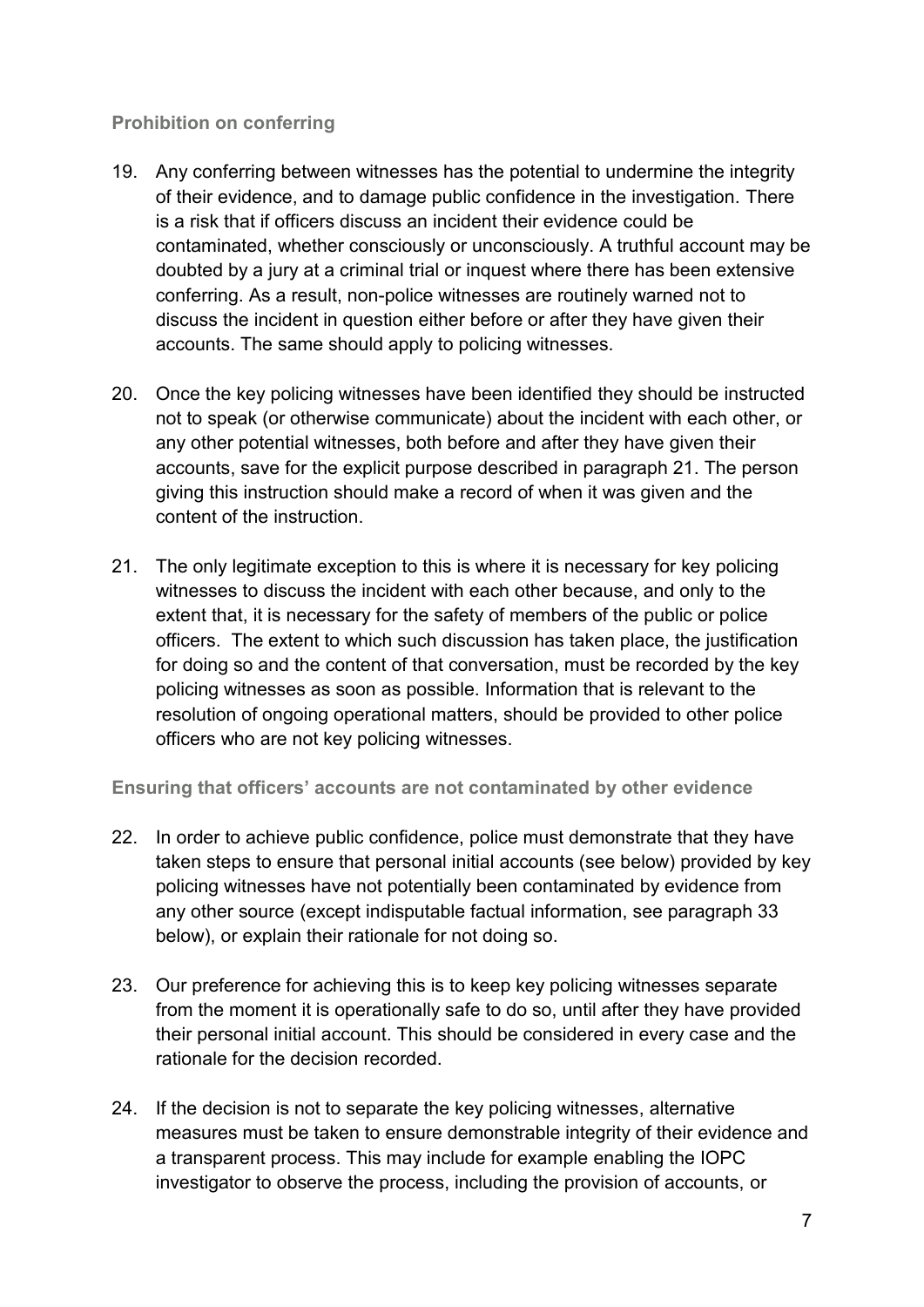using Body Worn Video to record the journey of a group of key policing witnesses from a scene to a post incident process. This guidance does not prescribe the alternative measures which should be taken. The most appropriate measures must be selected to fit the individual circumstances. This decision and the rationale for it should be recorded.

25. The separation of officers should not prevent their welfare needs from being considered or prevent them having access to support such as a colleague who was not involved in the incident, legal or medical advice.

#### **Personal initial accounts**

- 26. All key policing witnesses will be expected to assist in the investigation into the death or serious injury by providing a personal initial account at the earliest opportunity. The public rightly expects that those who witness a death or serious injury, or incidents relating to it, whilst acting in a professional capacity, should co-operate fully with an investigation, offering up all relevant information in a prompt and open manner. Failure to do so damages not only the effectiveness of the investigation but also the public's confidence in the police service.
- 27. Nothing in this guidance affects police officers' right to be provided with support by other people not involved in the incident, including the right to obtain legal advice, support from a staff association and medical advice.
- 28. It is accepted that no one can be compelled to give an account and that consideration must be given to the welfare of those who have been directly involved in a serious incident. Where a key policing witness has been examined by an appropriate health professional and certified as medically unfit to provide an account, they will not be required to provide an account until they are fit to do so.
- 29. Officers have the right to refuse to provide any statement. However, a decision not to provide an account when asked to do so will be noted and may be taken into account in the investigation and, where relevant, in any subsequent proceedings.
- 30. A personal initial account will be expected from each policing witness (unless medically unfit) before s/he goes off duty. It should be headed with the appropriate statutory declaration (in accordance with section 9 of the Criminal Justice Act 1967, and Part 16 of the Criminal Procedure Rules 2015) and should include the following as a minimum: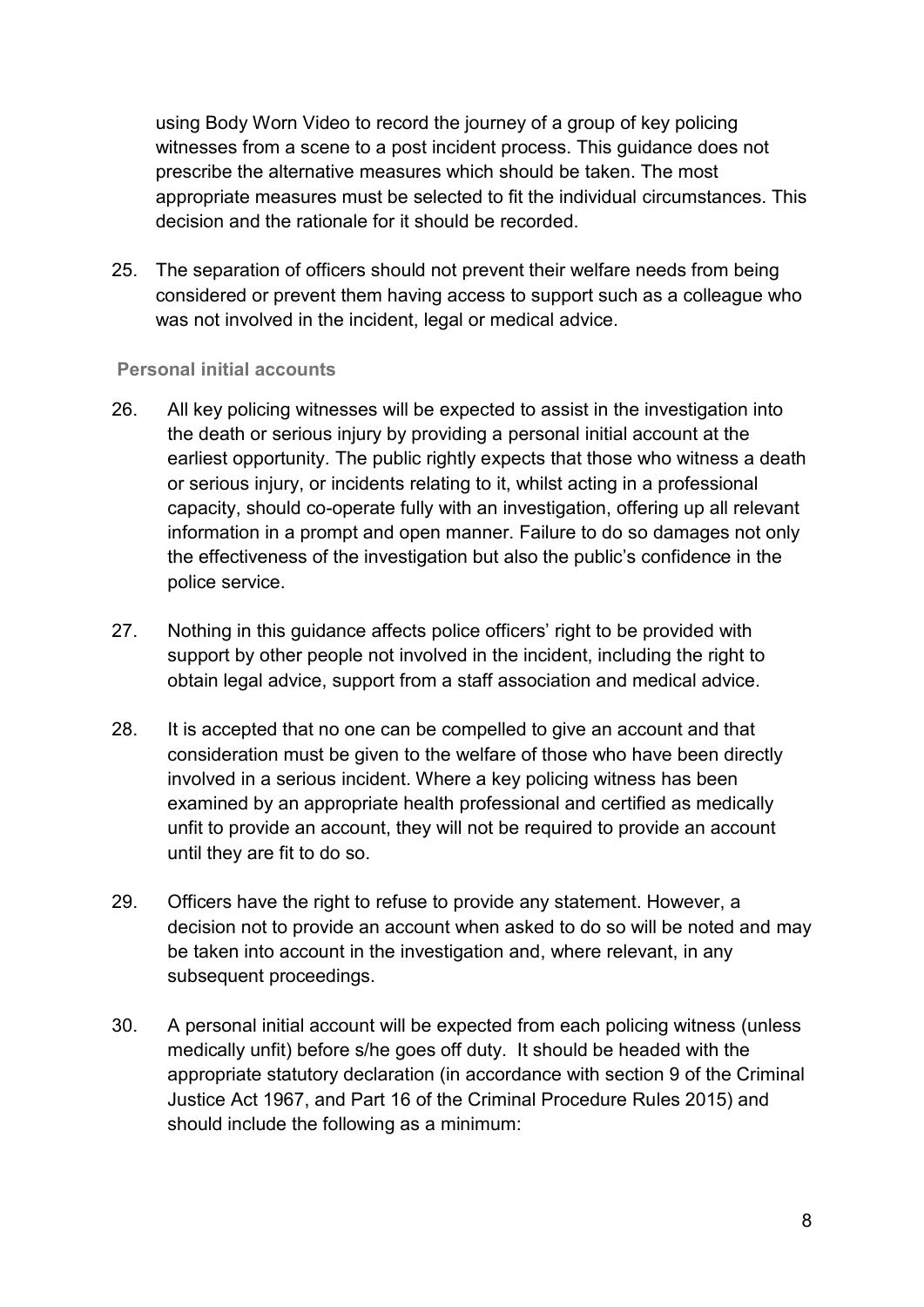- $\bullet$  the witness' full personal details<sup>4</sup>;
- the officer's understanding of the nature of the incident, including any information they received before and/or during it
- the role they played in relation to the death or serious injury, and/or related incident(s)<sup>5</sup>;
- their decision making in respect of the incident or related incident(s), particularly when they have used force and/or have exercised any other police powers;
- their recollection of the incident and/or related incident(s) (it should be their honestly held belief of the facts, and their reasons for holding such a belief, including what they did and what they observed others doing).
- 31. The objective of the personal initial account is to provide sufficient information to give a clear picture of all facts which may be relevant to the death or serious injury and to enable the investigating officer to analyse these accounts in order to secure other potentially relevant evidence in the early stages of the investigation (such as retrieving forensic evidence from the scene of the incident). Key policing witnesses may refer back to the personal initial account when providing any further accounts. They may also be requested to provide further information in the form of witness interviews or further statements during the course of the investigation. However, if a first account is provided sufficiently clearly and the officer does not wish to add to it, there may be no need for further interviews or statements.
- 32. Following a death or serious injury, the officers involved should not view any BWV footage until they have completed their personal initial account in relation to the incident. There is a risk that watching BWV footage may affect, consciously or unconsciously, the recollections of an officer even about matters of perception, matters off camera and states of mind. The personal initial account should be based solely on the officer's own recollection of the incident, unaffected by anyone or anything else. The investigating officer will provide an opportunity for the officers to view the BWV footage at an appropriate time after personal initial account s have been provided and once the BWV has been downloaded.
- 33. It is acknowledged that in some incidents officers will have been unable to make a contemporaneous note of their actions or decisions. In such cases, to assist with the compilation of their personal initial account, they may be

**.** 

<sup>4</sup> In specific circumstances the use of ciphers may be agreed by the IOPC, but those investigating the death or serious injury shall be given the names of all policing witnesses. This is for the purpose of carrying out an effective investigation and does not prevent the chief officer of the force from making representations to the courts or coroner about anonymity in any proceedings.

<sup>5</sup> Related incidents will include any relevant briefings and previous contact with or knowledge of the deceased or injured party.